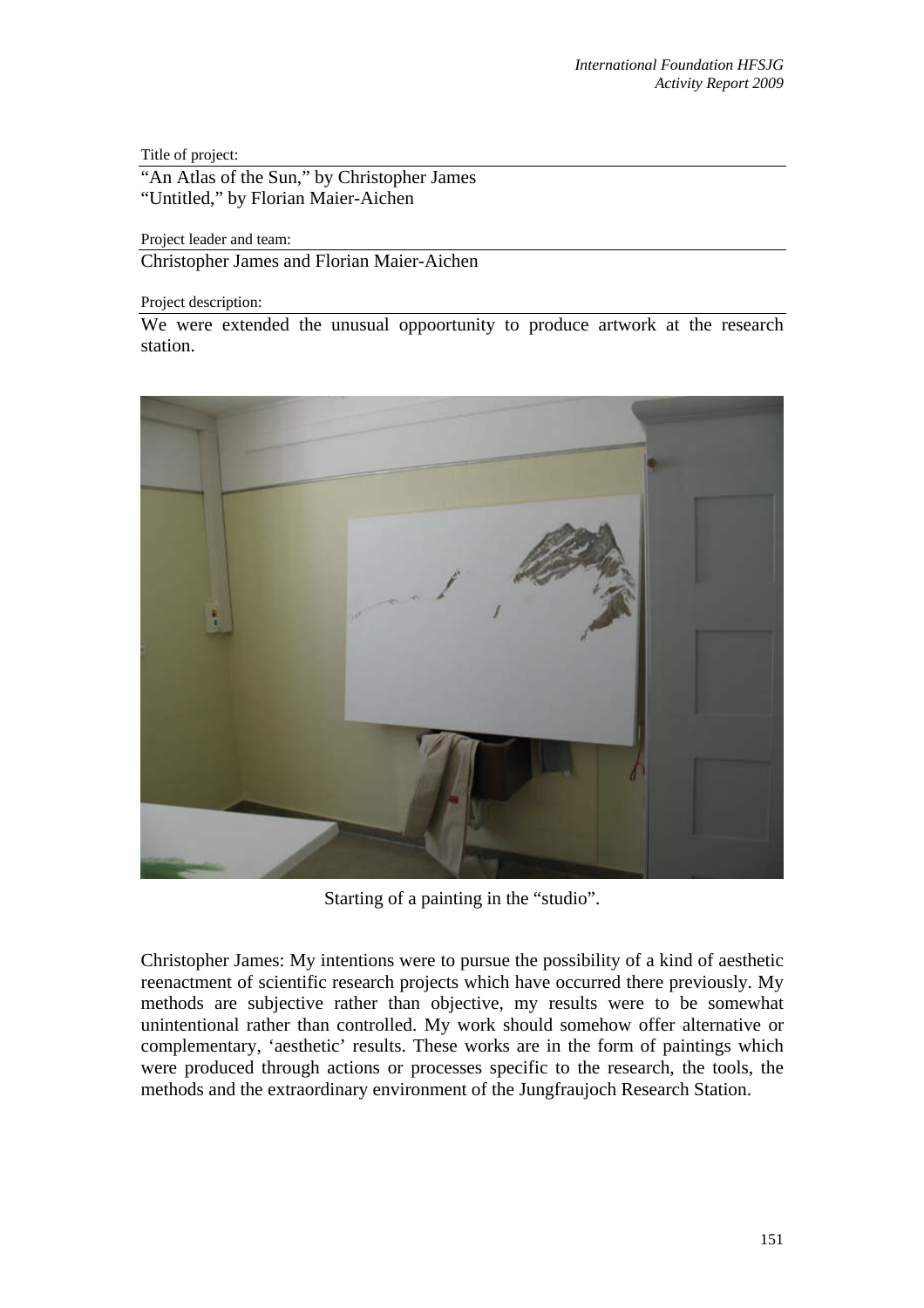*International Foundation HFSJG Activity Report 2009*



Spectrum painting underway.



Another work in the "studio".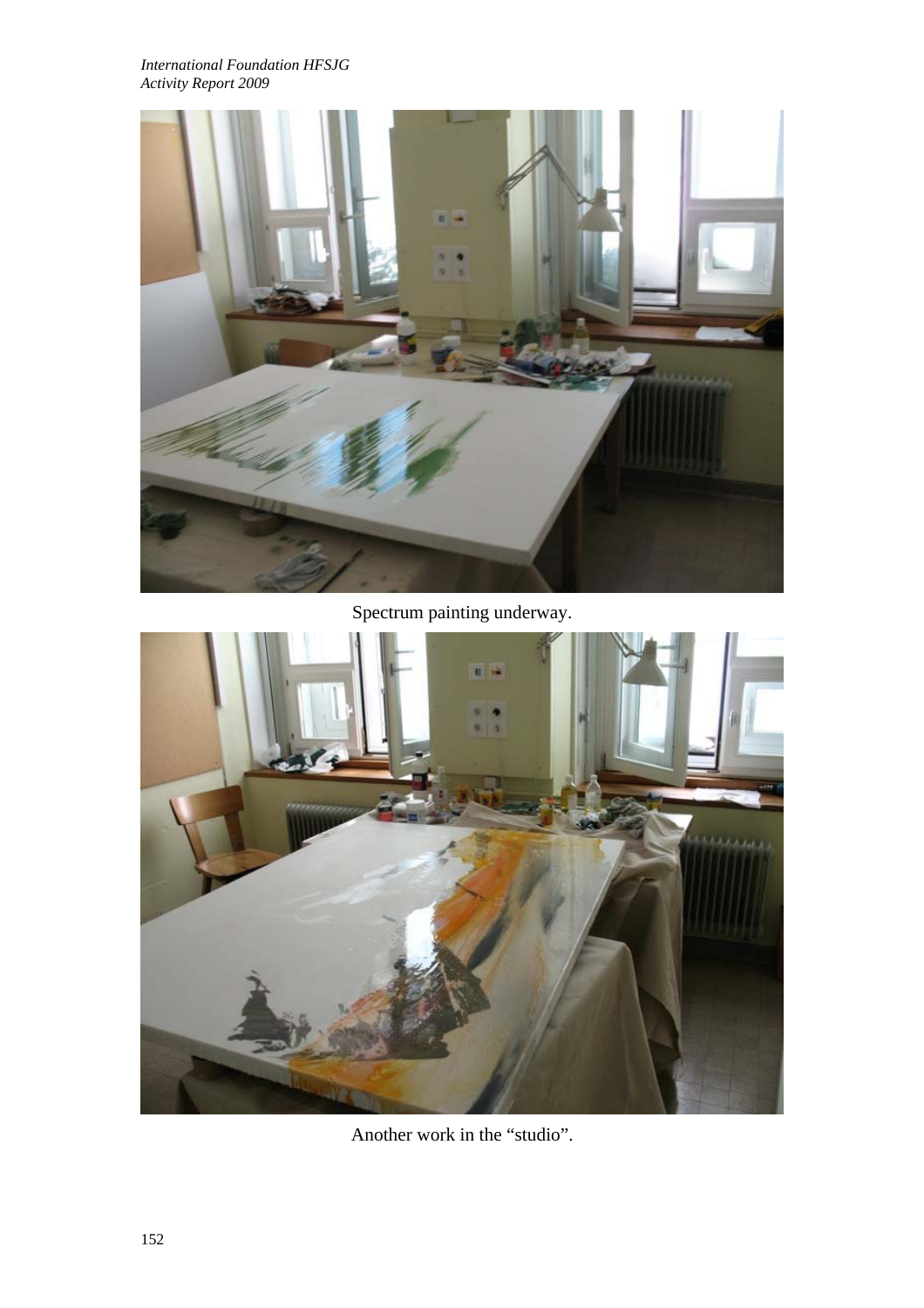*International Foundation HFSJG Activity Report 2009*



Working on the glacier.



These three paintings were produced at the High Altitude Research Station Jungfraujoch. Together they form An Atlas of the Sun.

## from left to right:



(1) Composition of the Solar Spectrum, is a painting of this diagram (left). It represents data from the first recordings of the solar spectrum<br>which were conducted at the research station in 1950. The painting was made wh

(2) Monk, was made outside on the glacier in temperatures below freezing. The surface was first painted with water, building up an echelon<br>of ice as each one hurriedly froze. Over this Hayed the oil colors and left the pai

(3) Virgin, is a painting that attempts to model the effect of light on the high altitude glacial landscape.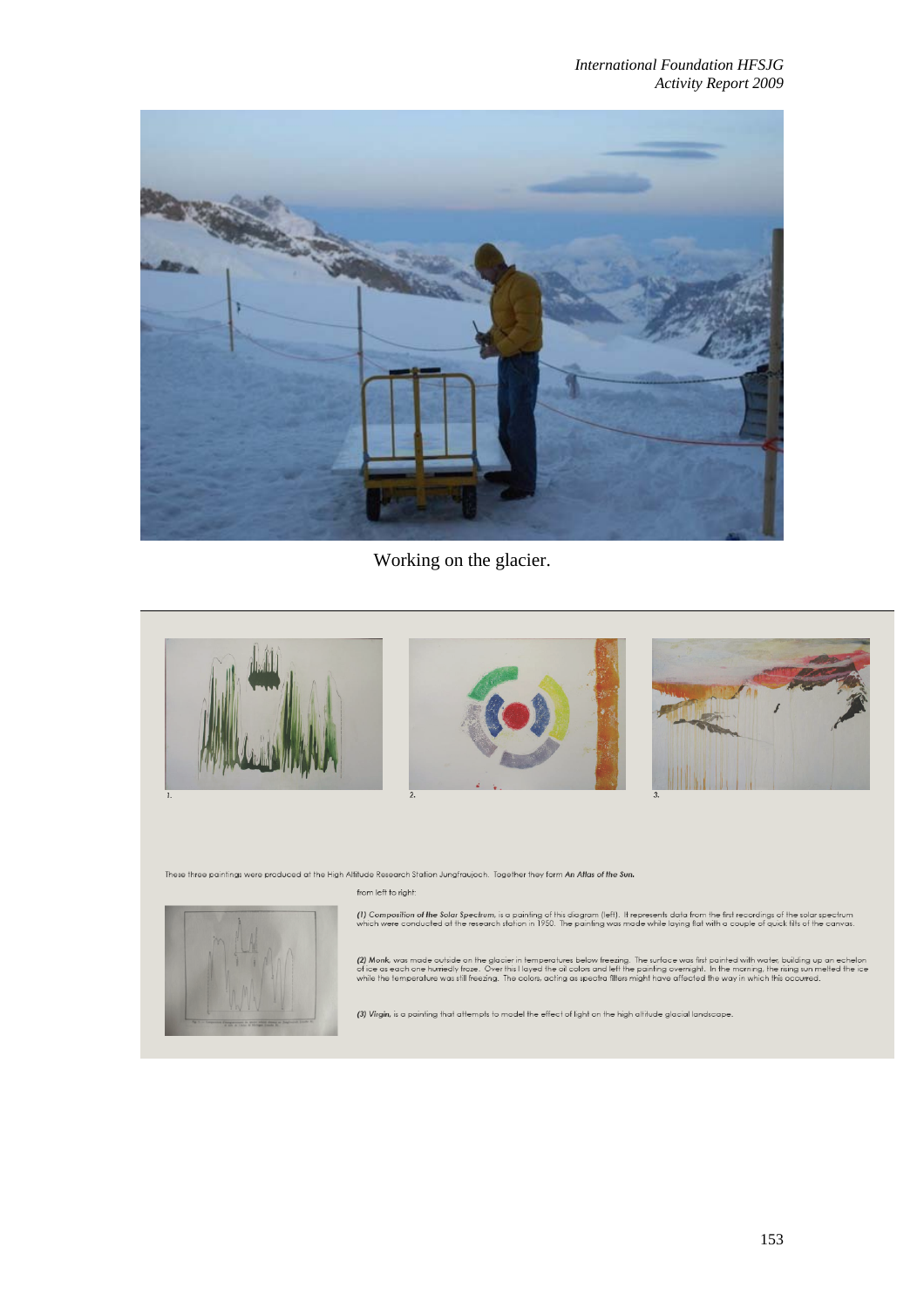

Florian's work as a photographer often begins with an iconic image that he then digitally manipulates into a final image.

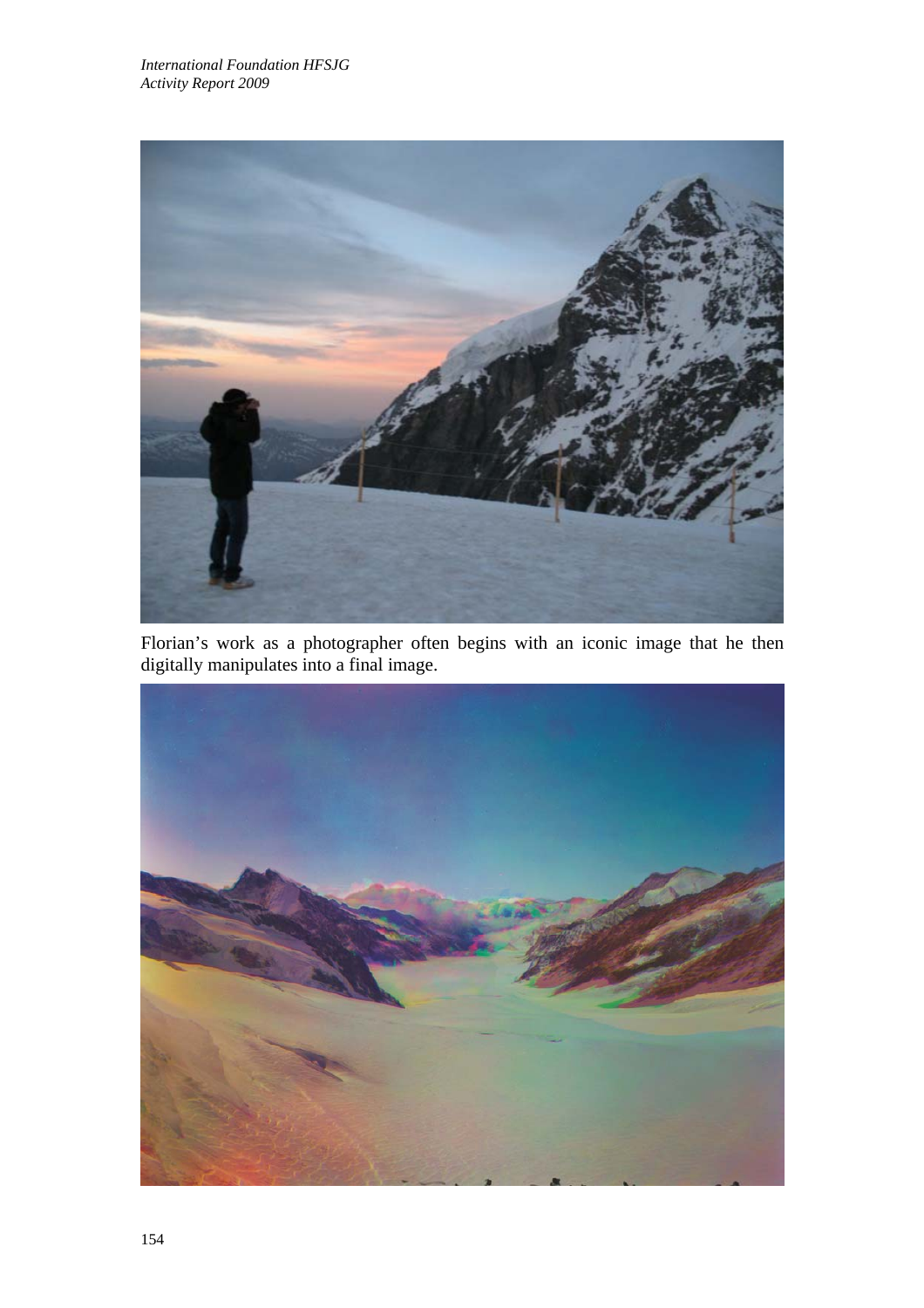*International Foundation HFSJG Activity Report 2009*



Mixing paint at high altitude.

We would both like to thank the director and Louise Wilson for the extraordinary opportunity to work at the HSFJG.